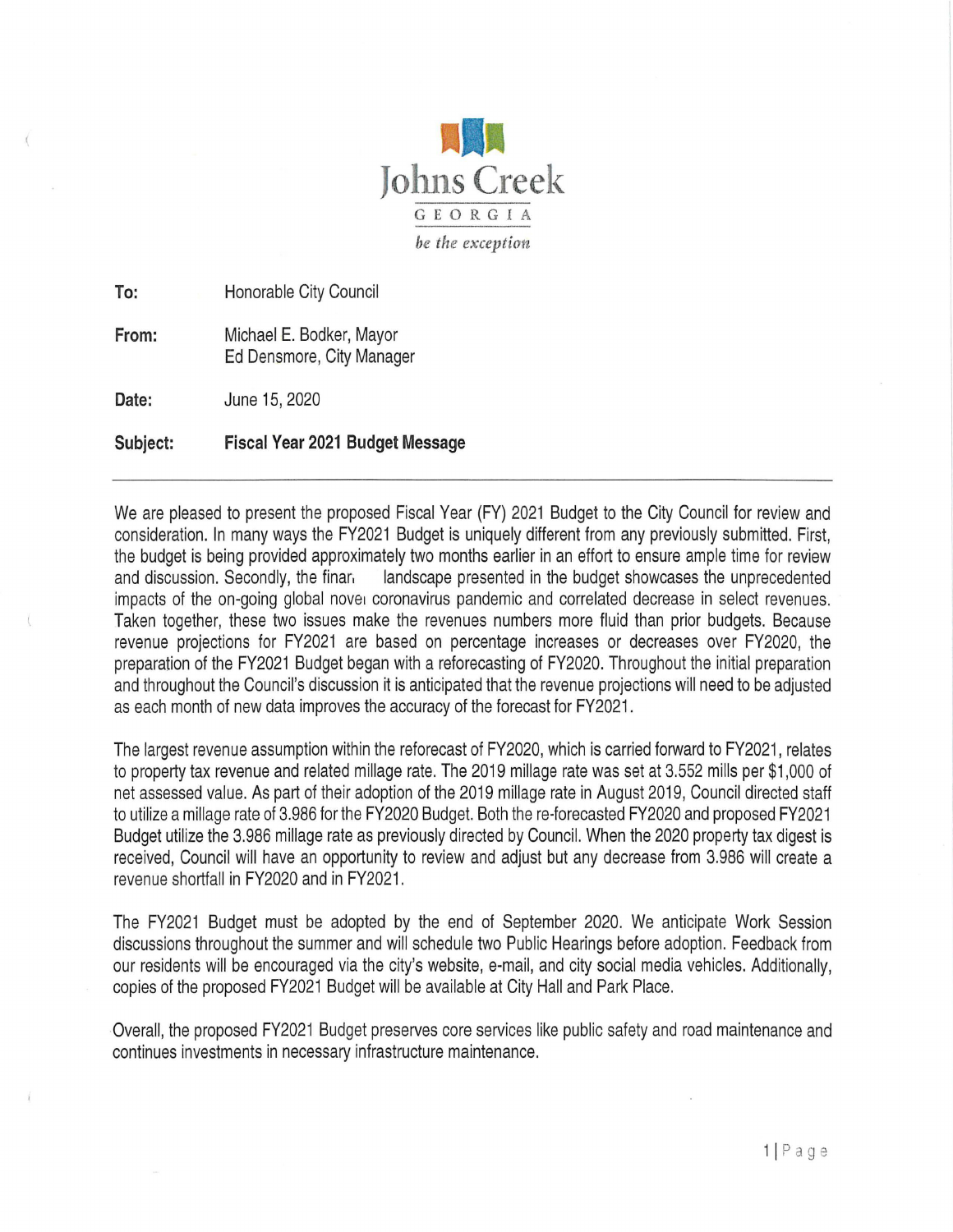## **Highlights**

- Revenues and expenditures are balanced at \$59,035,874 (6% decrease from FY2020)
- Largest revenues streams remain the local option sales tax (38% of budgeted revenues) and property taxes (30% of budgeted revenues) for a total of \$40,183,953 (1.2% decrease from FY2020)
- Personnel expenditures remain the largest expenditure at \$27,004,081 (2% decrease from FY2020) followed by operational expenditures at \$17,907,009 (1% decrease from FY2020). Personnel expenditures have decreased from FY2020 by \$482,624 (a 2% decline). The savings are from finetuning the cost model while maintaining merit and cost of living adjustments pursuant to city policies as well as a 10% anticipated health rate increase
- Operational expenditures have decreased by 1% from FY2020, primarily due to elimination of onetime expenditures in FY2020 that are not continued in FY2021 and a lack of operational increases
- Maintenance Accruals (including the Infrastructure Maintenance Accrual, the Vehicle Replacement Accrual, and the Equipment Accrual) dedicate \$11,338,914 or 19% of the budget towards current and future maintenance and replacement needs

## **Repositioning Toward Fundamental & Primary**

Taken as a whole, four key themes resonate in the FY2021 Budget: (1) continuing high quality core services, (2) thoughtfully maintaining infrastructure, (3) realigning resources for optimal effectiveness, and (4) recalibrating the economic development approach. These themes can be seen in both the programs and services funded in the budget and the shifts as compared to budgets of prior years.

- **1. Continue High Quality Core Services.** Although the FY2021 Budget does not include any major service expansions, it supports continuing existing services. Johns Creek's employees pride themselves in providing high-quality services. The most visible services the city provides are public safety embodied in our police officers and firefighters responding to calls for service from our residents and local business establishments. Public safety personnel constitute 76% of the city's personnel and the Police and Fire Department budgets constitute 51% of the General Fund expenditures. Of the limited operational increases afforded in the FY2021, virtually all are in the police and fire departments. To work within anticipated revenues, we are proposing an overall decrease of \$189,131 in operational expenditures (FY2020 to requested in FY2021) and asking that all other departments hold the line or reduce requested expenditures.
	- The limited capital projects included in the FY2021 Budget are each related to core services:
		- o \$635,870 for Enterprise Resource Planning system second phase of replacement
		- o \$500,000 for new sidewalk/trail additions based on the Sidewalk Priority Policy
		- o \$1,000,000 for construction of the roundabout at Barnwell Road at Rivermont Parkway
		- o \$600,000 to advance two intersection improvements (Buice Road at Spruill Road and Brumbelow Road at Tuckerbrook Lane) to the right-of-way stage
- **2. Thoughtfully Maintaining Infrastructure.** Despite the financial strain of the pandemic, the FY2021 Budget maintains the city's commitment to "pay ourselves first" – caring for existing assets before adding improvements. Each of the city's three accrual funds (Vehicle Replacement Accrual, Infrastructure Maintenance Accrual, and Equipment Accrual) reinforce and validate the city's understanding of the importance of maintaining its existing assets. As highlighted above, the proposed FY2021 Budget dedicates \$11,338,914 or 19% of the budget towards current and future maintenance and replacement needs. Project highlights include: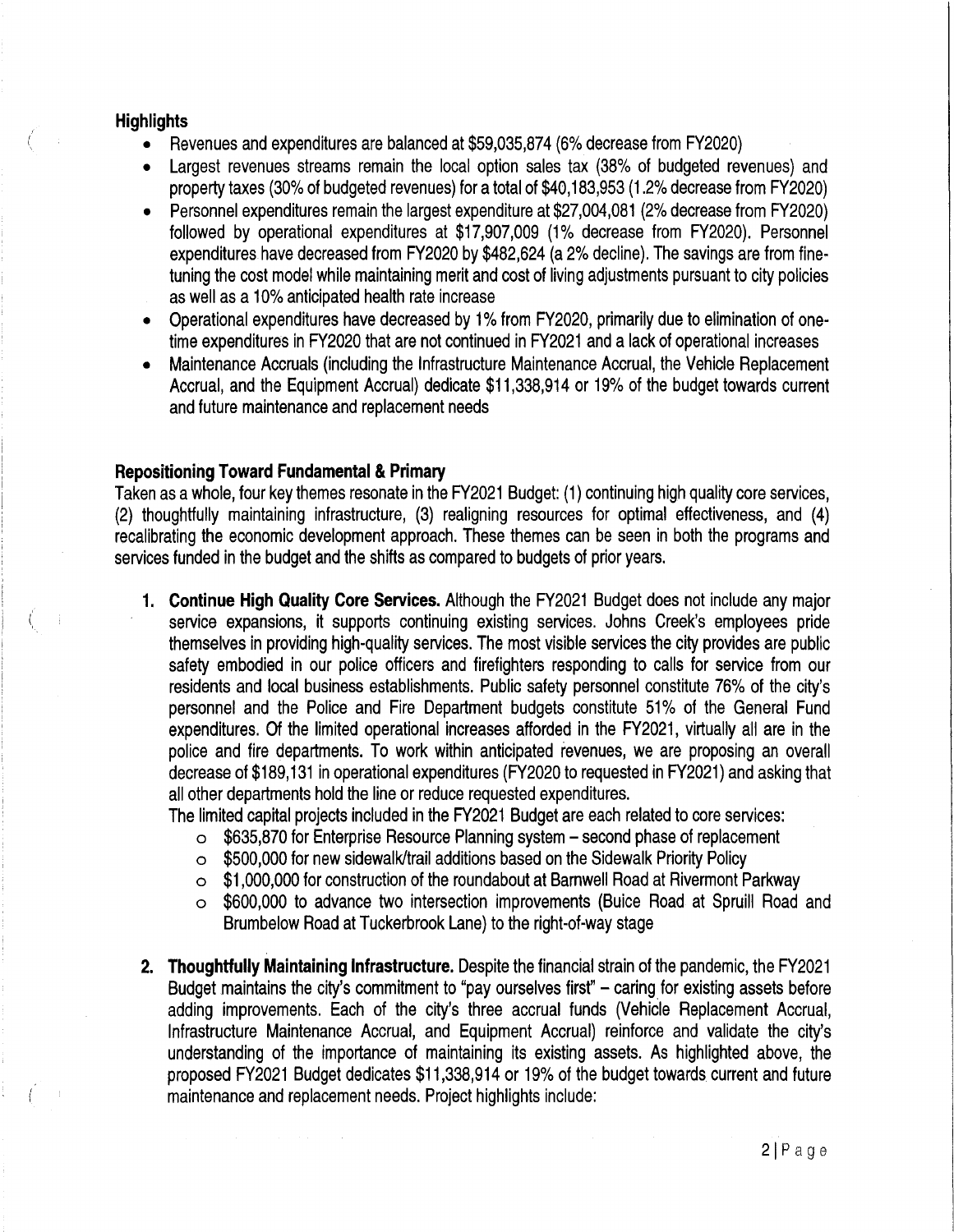- o \$3,000,000 of road resurfacing
	- \$2,000,000 for neighborhood roads
	- \$1,000,000 for main roads
- o \$1,200,000 of park maintenance projects/ maintenance materials including:
	- \$550,000 in maintenance materials
	- \$350,000 to continue refreshes of existing parks
	- \$300,000 to replace nature trail bridges at Autrey Mill Nature Preserve
- \$400,000 City contribution towards construction of repairs to Seven Oaks Parkway Dam
- o \$1,057,544 of equipment accrual contributions including FY2021 projects:
	- \$325,248 for year three of the Police Department body worn camera initiative
	- \$63,800 for Fire Department hydraulic extrication tools
- o \$1,026,020 towards replacement of existing vehicles including ten police vehicles and Fire Engine #62 (the last remaining front-line fire apparatus from the original fleet)
- **3. Realigning Resources for Optimal Effectiveness.** With the City Manager's appointment in March 2020, the FY2021 Budget is the first opportunity to implement resource realignments to improve efficiencies and effectiveness.
	- $\circ$  Redeployment of the Traffic Response Vehicle (TRV) Unit  $-$  shifting the supervision and direction into the Police Department, the TRV will be more active in responding to distressed motorists and assisting with traffic control at roadway incidents and issues.
	- $\circ$  Reassigning the Receptionist to align with usage call analytics have shown the majority of reception-handled calls and visitors are for the Community Development Department. The Receptionist position is being shifted into the Community Development Department to strengthen and align the knowledge base and best serve customer requests.
	- $\circ$  Shifting the Citizen Responder to the IT/GIS team to continue the city's efforts to use technology and data analytics as a force multiplier, moving the Citizen Responder position from Facilities into the IT/GIS team will better position the city to answer and address the needs of our community.
	- $\circ$  Consolidating fleet management efforts to ensure a seamless transition with the upcoming retirement of the Police Corporal responsible for the Police Department fleet, the civilian role overseeing the city fleet will transition into the Police Department to coordinate, schedule, and manage all fleet efforts for city administrative and police vehicles.
	- o Adding an Assistant to the City Manager role to focus on managing projects and researching initiatives, policies, and practices under consideration by the City Council. At present, the city's Assistant City Manager spends a significant amount of time managing projects and researching initiatives. Adding the "assistant to" position will free up the Assistant City Manager to focus on managing departments, overall program management, and meet other more complex or critical needs of the city.
- **4. Recalibrating Economic Development Approach.** Throughout the early phases of the global coronavirus pandemic, the Council took a number of steps to support local businesses such as relaxing sign regulations and delaying business and occupational tax deadlines. The FY2021 Budget follows the Council's lead in making a pivot in our approach to economic development. For the past several years, the city has partnered with Johns Creek Advantage and the Pendleton Group to forward economic development. The FY2021 Budget shifts the resources from contractual operations expenditure into a full-time Economic Development Manager. It is anticipated JCA would continue to play a meaningful role, but an adjusted role focused more on consultation and advising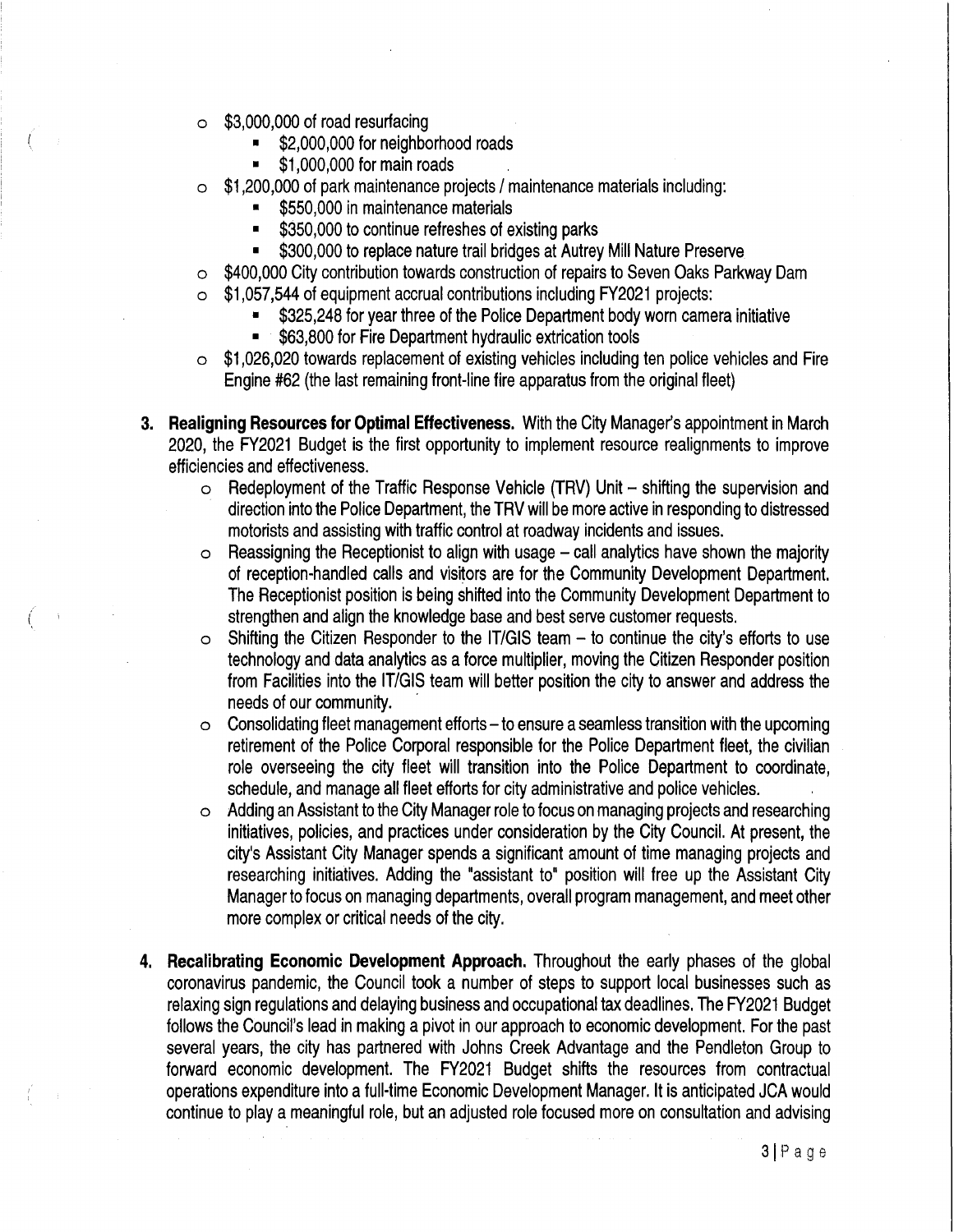rather than directing the work of the proposed new staff member. The Economic Development Manager would report directly to the City Manager and focus their efforts in priority order:

- 1. Retention of existing businesses
- 2. Growth and expansion of existing businesses
- 3. Recruitment of businesses aligned with the Strategic Economic Development Plan

The other key effort related to the measured, Johns Creek-focused economic development strategy is developing the community-focused vision and plan for a Town Center Master Plan. With an Advisory Committee to be seated in summer 2020 and a Request for Proposals for consultant assistance to be advertised concurrently, the FY2021 Budget includes \$75,000 for consulting services to advance the Town Center Master Plan effort. The Town Center Master Plan will look to establish land use, linear park design, street and multi-modal networks, streetscape, and architectural (design) standards to create a sense of place that would be commensurate with the scale and quality of the city, as well as guide the private sector in the amenities and character desired by the community.

#### **Other Funds**

Many of the most-visible projects of FY2021 will be funded outside of the General Fund through the Parks Bond and the Transportation Special Purpose Local Option Sales Tax (TSPLOST). Additionally, the FY2021 Budget will reflect the Local Maintenance Improvement Grant (LMIG) within the Other Funds category as a Special Revenue Fund. In FY2021, the LMIG revenue is anticipated to provide half the funding (with the other half coming from the General Fund) for the previously mentioned construction of a roundabout at the intersection of Barnwell Road and Rivermont Parkway.

#### **Parks Bond Projects for FY2021**

In November 2016, the voters approved a \$40M Parks Bond issuance for improvements to existing parks and the build-out of new parks. Several improvements to existing parks were completed in past years. This now opens the door for the addition of new park facilities and the three biggest construction highlights of FY2021.

- o Morton Road Park with the ten-month construction contract authorized in January 2020, FY2021 will begin with the grand opening of Morton Road Park. This four-acre, neighborhood park is anticipated to serve the many neighborhoods in the immediate vicinity of the new park. Anchored by a playground, signature earthen mound for climbing fun, half basketball court, walking trail, and pavilion, the new park is sure to be a highlight of the first quarter of FY2021.
- o Rogers Bridge the construction of a replica replacement of the 1900s pin-truss bridge over the Chattahoochee River will be another major highlight of FY2021. Although the replacement bridge will be constructed off-site, towards the beginning of 2021, construction on site will begin to prepare for the placement of the new bridge. The existing bridge will be removed in late spring/ summer 2021. The new bridge is anticipated to be opened to pedestrian and cyclists in spring 2022.
- o Cauley Creek Park saving the biggest impact for last, the 200-acre Cauley Creek Park is anticipated to complete required environmental permitting, construction documents, and begin construction in FY2021. The \$20M initial build-out will begin with the portions of the park exempt from environmental permitting - mainly the multi-use trail. The signature 14-foot-wide multi-use trail forms a perimeter loop around the Cauley Creek Park (a distance of 3.107 miles or 5 kilometers) and will be constructed of a pervious rubber material. The first segment of the multi-use trail will be put out to bid for construction in summer 2020 and is anticipated to break ground at the beginning of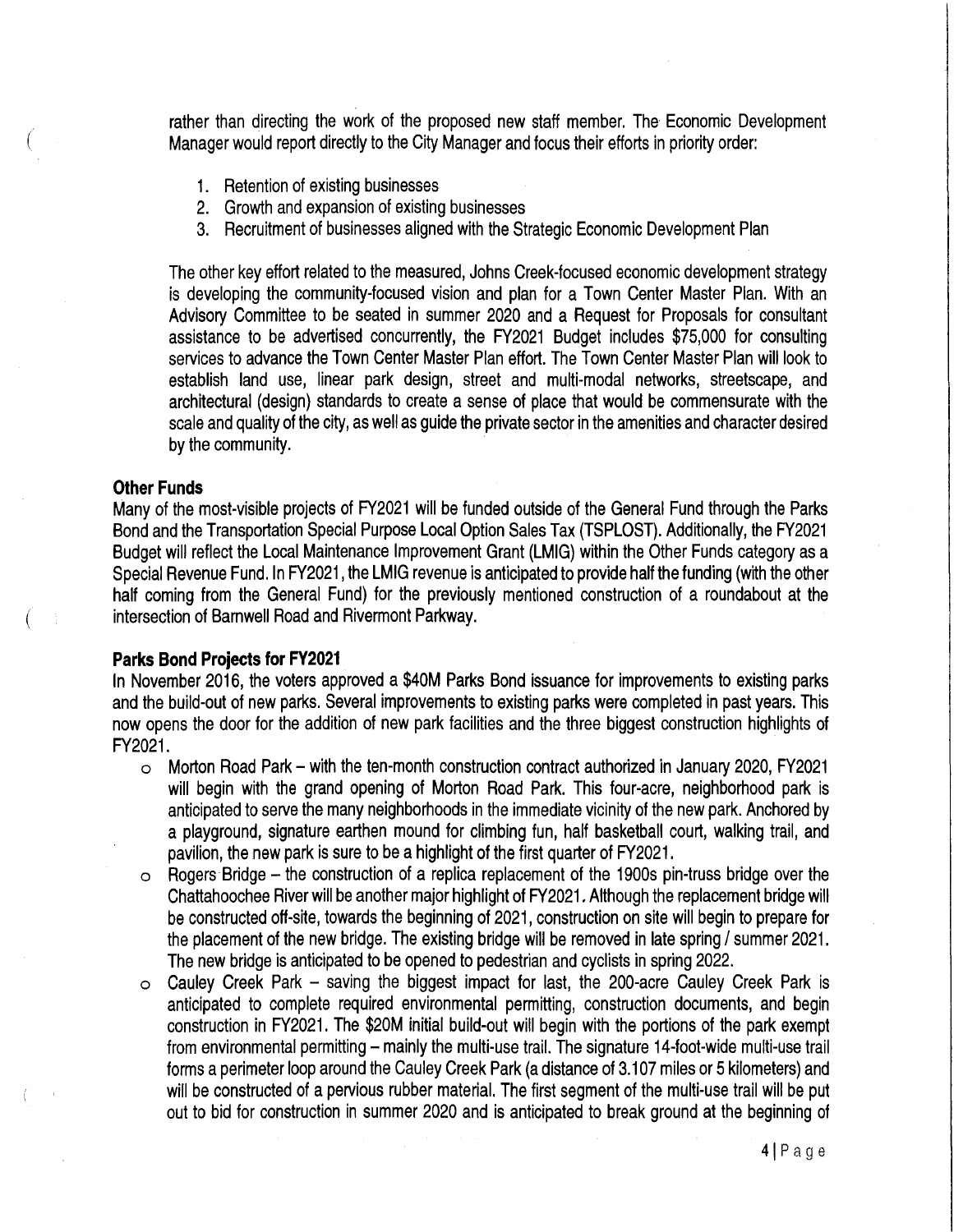FY2021. Construction of future trail segments will run concurrently to the environmental permitting for the balance of the park.

Other park improvements funded through the Parks Bond will continue in FY2021 as well such as the perimeter loop trail connection at Newtown Park (closing a gap in the trail behind the lacrosse field) and a new pavilion and new bathroom facility at Autrey Mill Nature Preserve.

# **TSPLOST Projects for FY2021**

The TSPLOST (Transportation Special Purpose Local Option Sales Tax) was approved by Johns Creek voters in November 2016. The three-quarters of a penny sales tax has been implemented across Fulton County outside the City of Atlanta and will be collected through April 2022. Although collections in FY2020 and FY2021 are impacted by the pandemic, the revenues received will continue to support a number of major TSPLOST projects in FY2021 to provide traffic congestion relief to Johns Creek motorists. ·

- o State Bridge Road (from Camden Way to the Chattahoochee River) widens State Bridge Road from four to six travel lanes (project continues east in Gwinnett) - construction is on-going and onschedule to be completed in the first quarter of FY2021.
- o Bell Road at Medlock Bridge Road (intersection improvement) adds westbound dual left turn lanes on Bell and extends southbound left turn lane on Medlock Bridge - construction is on-going and onschedule to be completed in the summer of 2021.
- o Bell Road at Cauley Creek Park (intersection improvement) adds a roundabout for safe entrance into the new park - construction is anticipated to begin in the fall of 2020 and will be under construction throughout FY2021.
- o Bell Road at Rogers Circle Intersection Improvement (roundabout) and trail adds a roundabout to improve the operations of the intersection and completes a missing link in the sidewalk/trail system along Rogers Circle - construction is anticipated to begin in the fall of 2020 and will be under construction throughout FY2021.
- o Medlock Bridge Road at State Bridge Road Interim Intersection Improvement adds an additional lane on eastbound and westbound State Bridge Road (between Johns Creek High School and Medlock Bridge Road) as well as on southbound Medlock Bridge Road (between State Bridge Road and Grove Point Road) - construction is anticipated to begin in the fall of 2020 and will be under construction throughout FY2021.
- o Barnwell Road at Holcomb Bridge Road (intersection improvement) both improves the alignmenVelevation of Barnwell (as it approaches Holcomb Bridge) and adds dual left turn lanes, a through lane, and a right turn lane on Barnwell  $-$  the construction contract is anticipated to be awarded in fall 2020 and be under construction throughout FY2021.
- o McGinnis Ferry (from Sargent Road to the City limits) widens McGinnis Ferry Road from two to four lanes (project continues in Alpharetta) - right-of-way and construction have been authorized for the first phase (from Sargent Road to Seven Oaks Parkway) and construction is anticipated to begin in the spring of 2021.

Other TSPLOST projects will continue through the engineering and right-of-way phases in FY2021 such as Jones Bridge Road (from Waters Road to State Bridge Road), Haynes Bridge Road (from Old Alabama to Mansell Road), and the bridge replacement on Bell Road over the Cauley Creek Tributary.

### **Summary** .

(

The proposed FY2021 Budget maintains the services that matter most to the community. Although the impacts from the global novel coronavirus pandemic will continue to be felt throughout FY2021, the proposed FY2021 Budget ensures Johns Creek will (1) continue providing high quality core services, (2) thoughtfully